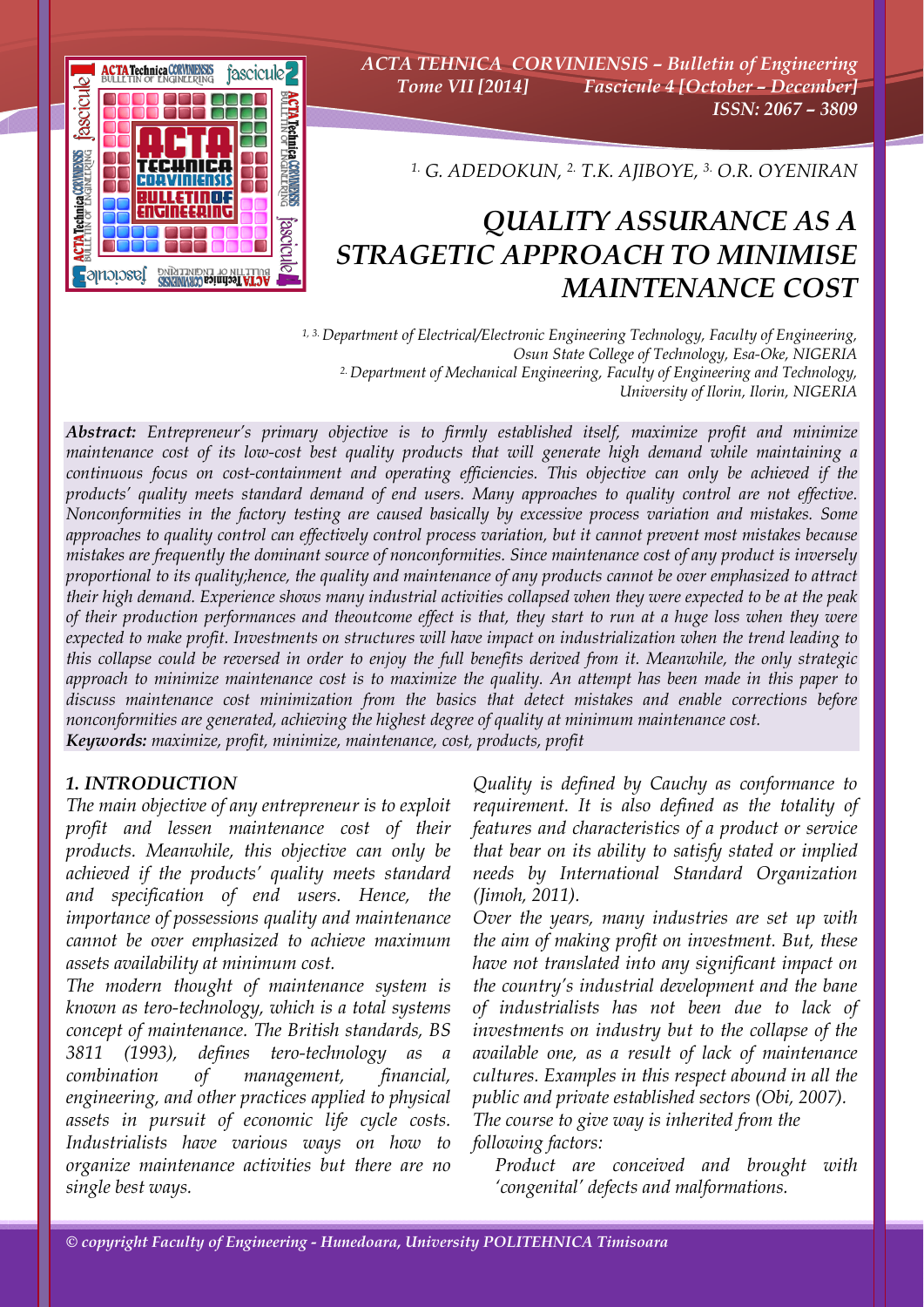#### *– Bulletin of Engineering Tome VII [2014]*

 *The product shows instant signs of worsening after delivery, and is left unattended to keep the product in its innovative form.* 

 *Thus, the maintenance cost to return the structure to its inventive form continues to rise in geometrical proportions which may lead to collapse of the structure.* 

*Experience has shown that many industrial activities collapse when they were expected to be at the peak of their production performances. Outcome effect is that, industries start to run at a huge loss when they were expected to make profit. Investments on structures will have impact on industrialization when the trend leading to this collapse could be reversed in order to enjoy the full benefits derivable from it.* 

*Maintenance cost of any product is inversely proportional to its quality (Obi, 2007); the only strategic approach to minimize this cost is to maximize the quality. An attempt has been made in this paper to discuss maintenance cost minimization from the basics and these basic tools can be used to appraise all resources (men, materials, machines, methods and processes) that will assist in maintaining the desired results.* 

#### *2. OBJECTIVES OF MAINTENANCE*

*Many industries are set up with aim of making profit. In order to achieve this corporate objective, maximum outputs and good quality of their products have to be achieved at minimal cost (Olaleye, 2003). Maintenance is schedule to service production to achieve these goals. This involves ensuring the effort of the maintenance personnel in close collaboration with production staff:* 

 *That the obtainability and efficiency of facility for quality production at minimal cost index are maximized* 

 *That the means of assessing equipment performance through record keeping and formulation of equipment improvement action are achieved* 

*The founding of safe working environment* 

 *That the designed life span of equipment is realized; and* 

*The quick gaining of manpower.* 

*If these functions are not executed, production would be jeopardized.* 

*In decision support, it is important to ask if maintenance is to modify the existing design, or is it for plant improvement modification design? These questions need to be answered and then an institution can proceed on to the next step. The next steps now include repairs either within the workshop capacity or beyond workshop capacity, spare parts procurement, and equipment weak point evaluation.* 

#### *3. ENGINEERING MAINTENANCE PROBLEMS*

*It should be pointed out that maintenance, generally in this part of the world; has some constraints which hinder the smooth and effective running of any industrial set up. The most important of these constraints include:* 

 *Non-availability of spare parts and consumables Lack of understanding of the maintenance crew Inadequate experience of engineering staff Inadequate training of engineering personnel thereby resulting in lack of exposure Manpower shortages* 

 *Difficulty in getting foreign exchange to update equipment and procure spare parts* 

 *Inadequate re-numeration for engineering personnel which leads to their non-commitment and at times nonchalant attitudes to work* 

 *Lack of modern fault detecting equipment to monitor sensitive parts of machines like bearing and gears before resulting to failure leading to costly breakdowns.* 

#### *4. QUALITY OF PRODUCT AND MAINTENANCE COST RELATIONSHIP*

*The less the defects or deformities in a structure at time of conception and delivery, the less the cost of maintenance during its life (Obi, 2007). Hence, the usefulness and longevity or otherwise of the life of a structure and the cost of upholding it, when in use, is determined by its quality at delivery. Thus, quality and maintenance cost are linked and interrelated. It can be noted that maximizing the former is the central means of minimizing the later. Since conception and delivery proceeds life, the strategic approach to minimize maintenance cost during life is therefore to maximize quality during conception, planning and delivery.* 

*Therefore, if maintenance cost is to be minimized, the central thrust of approach is to ensure that the project response to these conception goals.*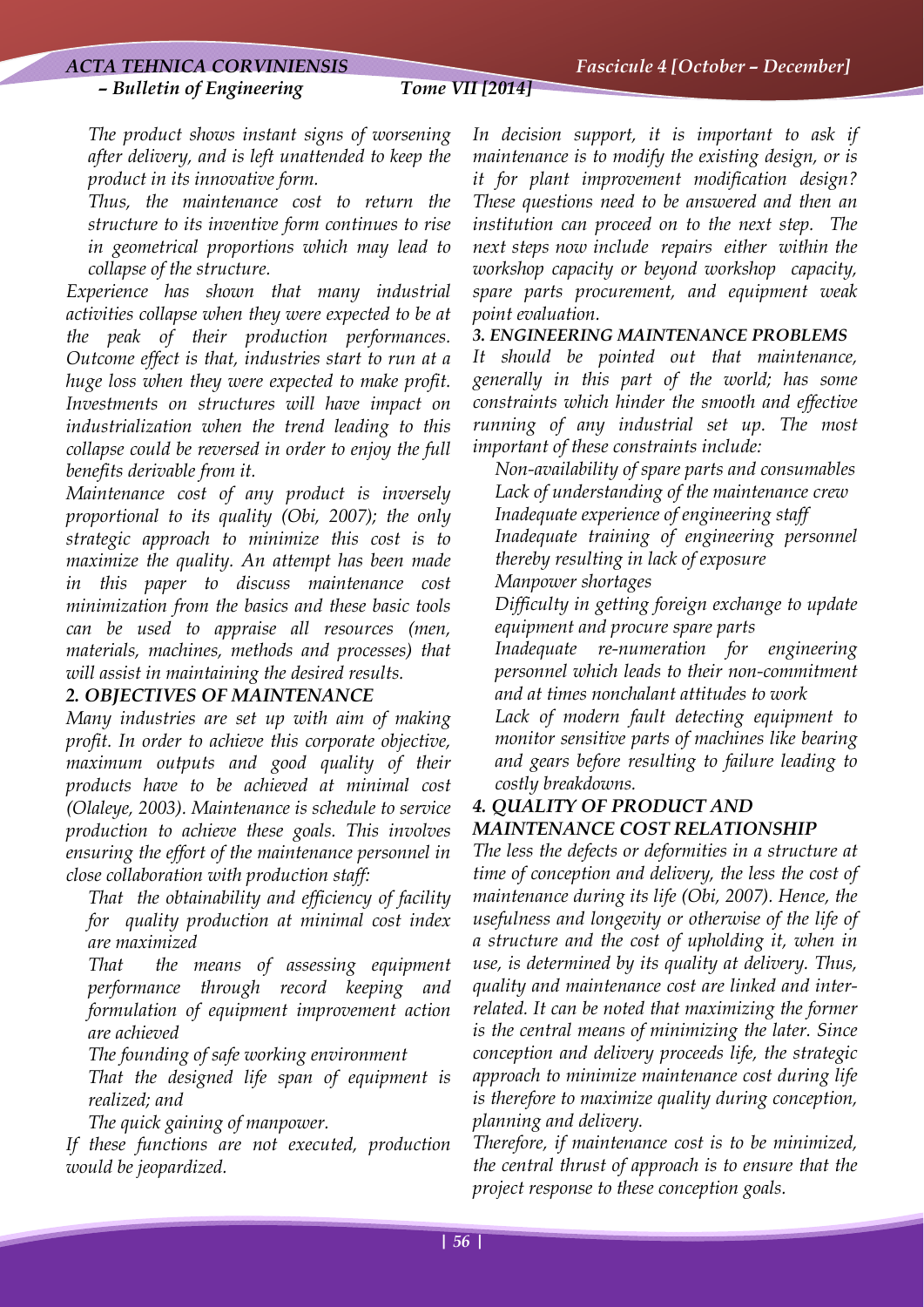# *ACTA TEHNICA CORVINIENSIS Fascicule 4 [October – December]*

 *– Bulletin of Engineering Tome VII [2014]* 

- 
- *a. Fruitful delivery of the structure with no or minimum flaws*
- *b. Competence of being put the structure into wanted used over a long period of time with little or no maintenance.*

# *5. MINIMIZATION OF MAINTENANCE COST OF THE PRODUCT TECHNIQUES*

*In constructing any structure, the main resources involved are funds, personnel, equipment/tools and materials. In as much as maximization of quality results to minimization of maintenance cost, any strategies to minimize maintenance costs will dwell eventually on the effective use and application of these stated factors. The application of personnel and equipment on materials produces the structure, while funds are used to procure the other three.* 

*Therefore, if a healthy qualitative structure is to be delivered, it is practically important to ensure the following from the basics (Obi, 2007).* 

- 9 *Good planning and design*
- 9 *Employment of appropriate personnel*
- 9 *Provision of appropriate equipment*
- 9 *Provision of adequate funds and judicious use of it*
- 9 *Quality assurance on materials and workmanship*
- 9 *Effective enforcement of measures on budgetary control and quality assurance*

#### *Good Planning and Design*

*For any works, a proper plan and design must be touched and checked by professionals that are trained in the pertinent field, for if the design is faulty, the project will be delivered with congenital defects, which will increase maintenance's costof the product during its life cycle.* 

#### *Employment of appropriate personnel*

*The personnel are most important resource in executing any project. This is so, because they are to manage the resources, funds, operate equipment and also keep the equipment in operable conditions. Thus, if competitive projects are to be delivered on schedule and in healthy state, utmost importance, are the personnel.* 

*Therefore, the employer must show and demonstrate ability in setting up and managing modern organization comprising of professionals of various categories. There must be the preparedness* 

*to invest on the recruitment, training and motivation of personnel; that is, the head of the team must possessed special skills and ability to organize, control, motivate, train and develop staff. Furthermore, the right categories of personnel must be employed.* 

*All with primary aim of maximizing and sustaining their interests and, hence, enhance the quality of their works.* 

*In addition, the employer must keep a happy work force such as there must be in place adequate immediate compensations for the skilled, semiskilled/unskilled staff as they are to manage the resources on theproject* 

#### *Procurement of appropriate Equipment*

*Having the appropriate equipment is important if good quality product is to be delivered.When funds are available, necessary equipment can be procured, but when funds are not sufficiently available, the necessary equipment could be hired. They must, at all times be in operable conditions. In order to attain this optimum condition:* 

- *(i) There must be a good storage of spare parts for the machineries/equipment*
- *(ii) A pool of experienced technicians who can effect, immediate repairs or replacement on this equipment must be taken into consideration.*

*This is a factor that bears significant, albeit indirect effect on the status of the delivery of the structure, and hence on subsequent maintenance costs.* 

# *Provision of adequate funds and judicious use of it*

*Availability of funds is an importantfactor tothe success of any initiative product development.* 

*For those who have been involved in product developments, the complaint is that insufficient funds are usually provided by policy makers. As a result, the operators end up with low quality, defective products with subsequent high cost of maintenance.* 

*The view of this writer is that the failure of such operators to deliver has not been centrally due to lack of funds. Rather, the failures have been due to lack of accountability, and further to the lack of physical evidence to show, for the funds made available. Even, in the cases where there are*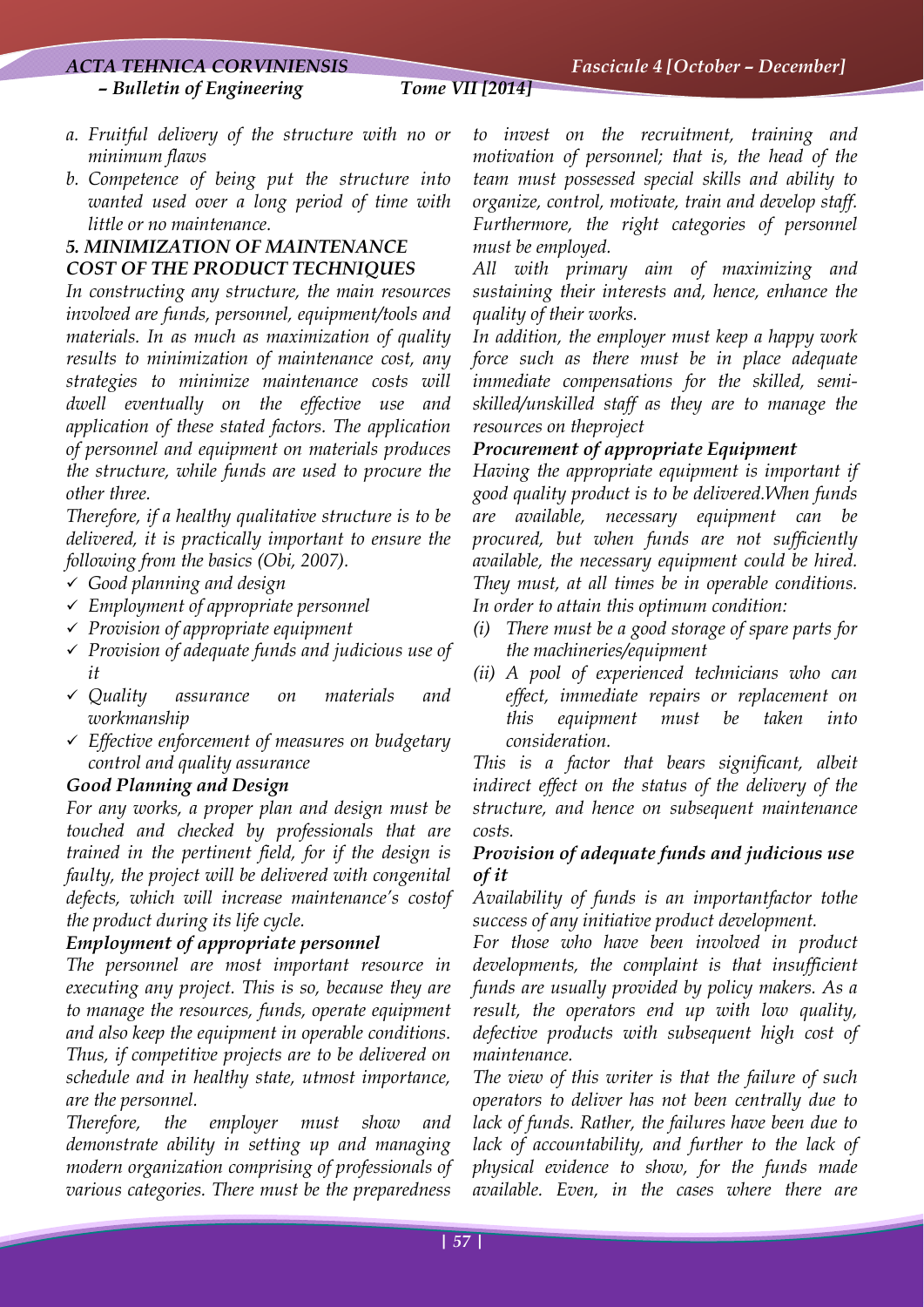#### *ACTA TEHNICA CORVINIENSIS Fascicule 4 [October – December]*

 *– Bulletin of Engineering Tome VII [2014]*

*physical evidences on ground, these are usually of low quality. The result of this is that the public and the policy makers are neither impressed nor discouraged.* 

*The situation on funding for product, especially in public institutions will improve when operators show results for every fund made available.* 

*The above does not remove the fact that conscious efforts must be made to allocate sufficient funds for project so identified.* 

#### *Budgetary Control*

*One of the major reasons for low quality product is due less to inadequate funding, but more to lack of financial discipline. The overall imprint is that funds for project developments are usually siphoned away through vouchers, with no consequences on ground. Invariably, policy makers do not allocate enough funds, all in belief that it is not worth it. Thus, to break this series, there must be a preparation that ensures a minimum level of expenditure control, so as to restore the sureness of the policy makers and the public.* 

*When this sureness is restored, there will be fewer reserves to allocate or provide adequate funds. Operators can then proceed to produce good quality works.* 

*In order to achieve this, before the beginning of works on any project* 

- *(i) All work matters must be ascertained and obviously defined*
- *(ii) The quantities/amounts of each of the items must be recognized or at least fairly precisely projected by experienced personnel*
- *(iii) The cost of unit of each work item must be established using current market prices*
- *(iv) All these three factors will then be engaged to develop a 'Bill of Works Measurements and Evaluations' (BWME) and to obtain an overall estimate for the project in question.*

*Further in proceeding with the development of the project:* 

- *a. Claims for all works executed must be backed by a BWME, specifying details and costs*
- *b. The work done so claimed must be inspected and certified by an Independent Department within or from outside the client's organization*
- *c. When the presentations claimed to have been done, have been adjudged satisfactory, both in*

*terms of the quantity and quality, the next level of request can be entertained by the funding authority.* 

#### *Quality Assurance on Materials and Workmanship*

*Funds, personnel and equipment are applied to materials in numerous ways to produce the project. If the final product of these applications is to be healthy the procedures for the applications must meet professional standards; and the materials on which these resources are being applied must be of the standard quality. The same applies to workmanship. The standards are there, welldefined, and documented.* 

*Good workmanship on poor materials result in poor quality product, so also is the application of poor workmanship; on good materials.* 

*Thus, project leaders must at all times during execution comply with established standards both on materials and workmanship.* 

#### *Enforcement of Quality Assurance and Budgetary Control Measures*

*The public is always deeply negative about investment on project as such investments either do not deliver, or in few cases, deliver with serious congenital defects. Either in the public or private sector, one fundamental drawback in the development of good quality job is lack of adequate budgetary and quality control measures. In most cases, the same department identifies the project, prepares the request for the project, prepares the request for the funds, receives the fund, executes the project, monitors and certifies the project. The drawback in this arrangement is obvious.* 

*Therefore, if quality is to be assured, there must be an arrangement that provides for the enforcement of quality assurance and budgetary control measures:* 

- 9 *A section, separate from, and independent of, the executing section must be responsible for quality/budgetary*
- 9 *The subdivision will be responsible for verifying, inspecting and certifying quantity and quality of work done.*

*If need be, the client may engage agents from outside the organization to undertake the assignments listed above. This is particularly so if there are not sufficient of the required personnel*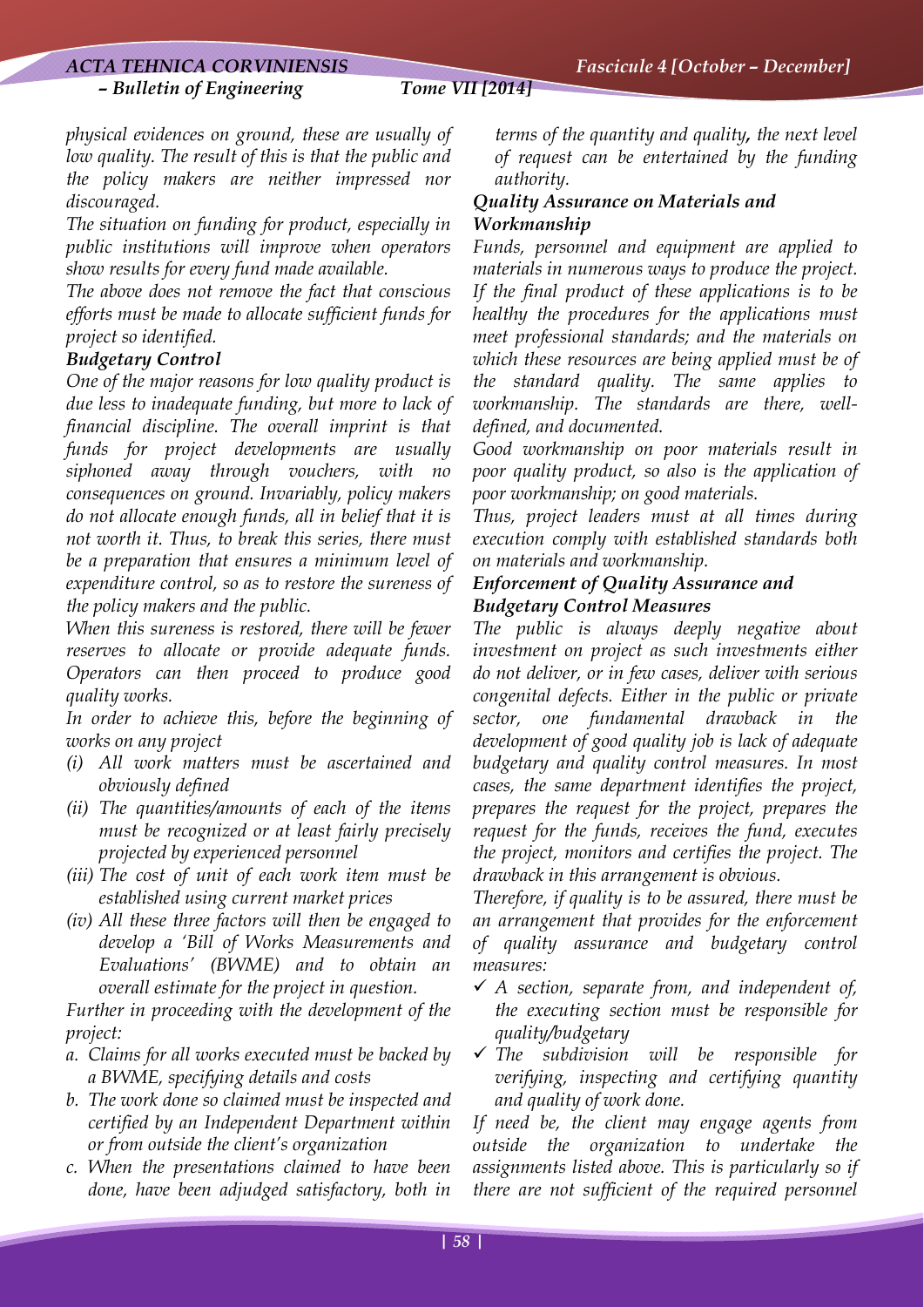### *ACTA TEHNICA CORVINIENSIS Fascicule 4 [October – December]*

#### *– Bulletin of Engineering Tome VII [2014]*

*within the organization. The Due Process Office is performing functions close to what is described above.* 

*However, the present Due Process arrangement emphasizes more on budgetary than on quality control, and this is particularly so at the federal level. The texture, quantity and quality of the project is left with the Implementing Agency.* 

*The thrust of the message here is how budgetary control can be employed as additional muscle to ensure and enhance quality.* 

*It is instructive to note that the Osun State Due Process Office is a step ahead in this respect. Apart from budgetary control aspects, the office engages external experts in various disciplines to monitor and ensure quality of project being put in place by the government (Obi, 2007).* 

#### *6. SUMMARY/CONCLUSION*

*In spite of the enormous investments of the country on infrastructures, the expected spin-off on industrialization remained indefinable, because, not long after installation, the structures collapse owing to lack of maintenance caused by prohibitive cost of putting aright inherent and congenital defects.* 

*As the cost of maintenance tolerates inverse proportion to quality, the tactical approach to minimize maintenance cost, and safeguards catalytic effect of infrastructure developments on industrialization is to augment and exploit quality. Therefore, thought fullabors must be made from beginning of works on the project through to completion to safeguard good quality works at every phase.* 

*In command to attain this:* 

- *a. A good plan of the project must be in place with clear descriptions of all work matters to be implemented.*
- *b. Appropriate Personnel and Equipment must be active in putting the project in place.*
- *c. Normal tests must be conducted on resources to inaugurate quality; also the rules and guidelines on workmanship must be severely engaged and trailed.*
- *d. There is need for restoration of mutual confidence between the operators and the policy makers.*

*e. A preparation must be in place that provides for the implementation of budgetary control and quality assurance measures.* 

*The general conclusion, so, is that:* 

- 9 *Decent planning and design,*
- 9 *Service of appropriate Personnel and Equipment*
- 9 *Provision of adequate funds and judicious use of its*
- 9 *Quality assurance on materials and workmanship*
- 9 *Real implementation of measures on budgetary control and quality assurance are vital active measures, which should be taken to maximize quality and ensure that projects are brought in healthy state. Consequently, the life of the product will be protracted, and the cost of custody it in its unique form will be reduced to the minimum. The product will therefore be in the place to play the expected catalytic role in the process of industrialization.*

#### *References*

- *[1.] Adegboye, K.A. Concise Maintenance and Repairs of Electrical and Electronics Facilities. Ibadan, Nigeria Aroman Publisher, 2007.*
- *[2.] Barwell, F.T. Particulate Examination: A Tool for Maintenance Engineers. London, UK. CME. T. Mech. E. 1978.*
- *[3.] British Standard BS 3811: "Glossary of Terms in Terotechnology" 1993.*
- *[4.] Collacot, R.A. Mechanical Fault Diagnosis and Condition Monitoring, London, UK. Chapman and Hall, 1977.*
- *[5.] Dearborn, M.I. Total Quality management-Variability reduction: tools for implementation. American supplier Institute, 1998.*
- *[6.] Deming, W.E.. Out of crisis, Cambridge MA.Center for Advanced Engineering Study, 1986.*
- *[7.] Gopal. Industrial Engineering Maintenance. New York, NY.McGraw Hill: 1989.*
- *[8.] Jimoh, K.Products' Quality Control and its Management; An Implementation of Business Ethics and a Stragegic Approach to Promoting Competitive Goods Preceedings; OSCTECH, Esa-Oke Entrepreneurship Workshop,pp. 1 – 3,2011.*
- *[9.] Juran, J.M. and Grayna, F.M. Quality control handbook, 4th edition. New York: McGraw-Hill. 1988.*
- *[10.] ObID. Minimizing Maintenance Cost of Infrastructures from first Principles Preceedings; Faculty of Engineering Osun State College of*